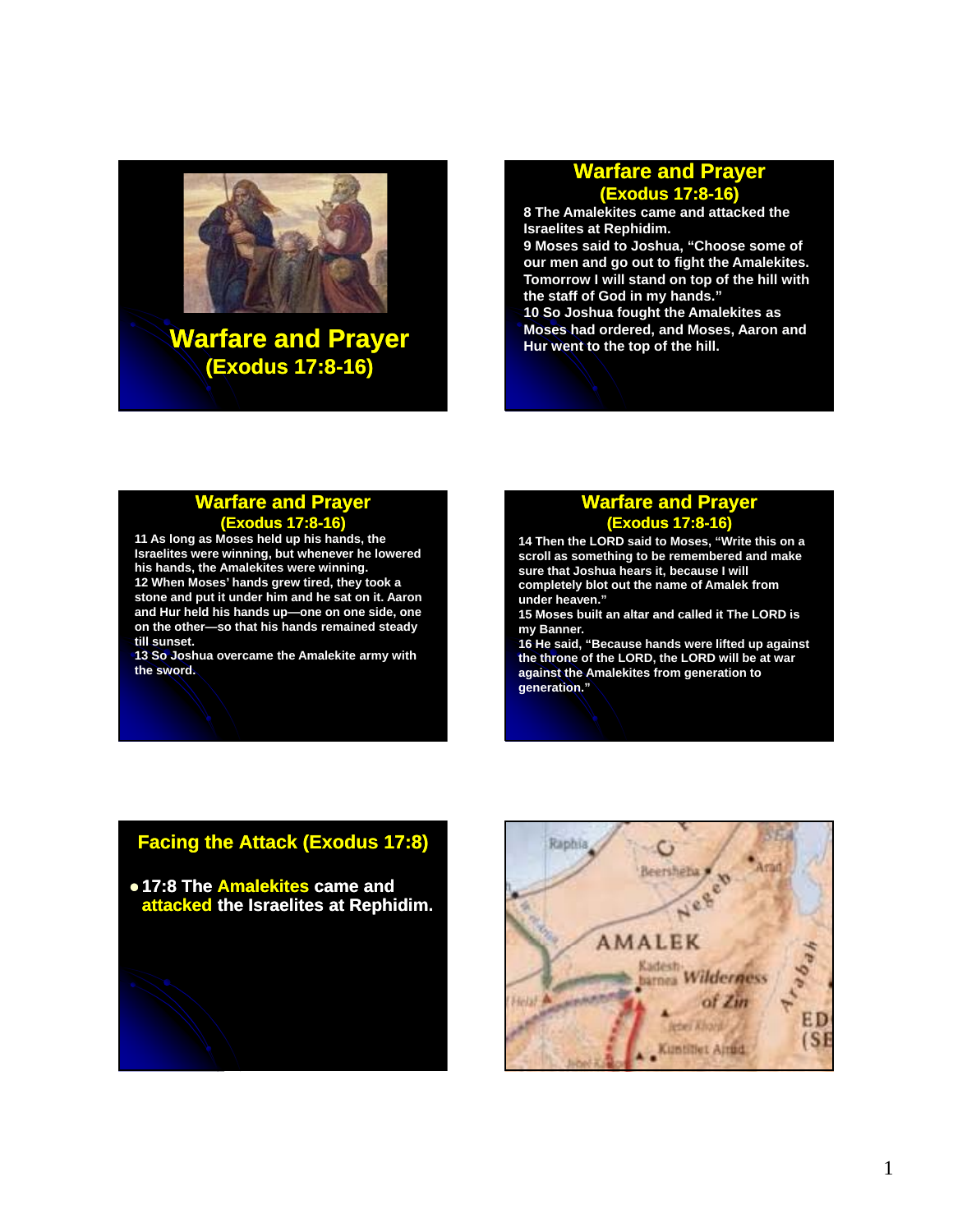



### **Facing the Attack (Exodus 17:8)**

- **Satan attack the children of God**
- **Internal battle field**
- **External battle field**
- **"For the Spirit God gave us does not make us make timid, but gives us power love but gives us power, and self self-discipline." ( 2 Timothy 1:7 ) discipline." (**

### **Warfare and Prayer (Exodus 17:8 17:8-16)**

- **Facing the Attack (17:8)**
- **Warfare and Prayer (17:9-13)**
- Action and Prayer (17:9-10)
- Incessant Prayer (17:11)
- Supportive Prayer (17:12-13)



## **Action and Prayer (17:9 (17:9-10)**

- z **9 Moses said to Joshua, "Choose some of our men and go out to fight the Amalekites. Tomorrow I will stand on top of the hill with the staff of God in my hands."**
- $\bullet$  10 So Joshua fought the Amalekites as **Moses had ordered, and Moses, Aaron and Hur went to the top of the hill.**

# **Incessant Prayer (17:11)**

**• 11 As long as Moses held up his hands, the Israelites were winning, but whenever he lowered his hands, the Amalekites Amalekites were winning.** 

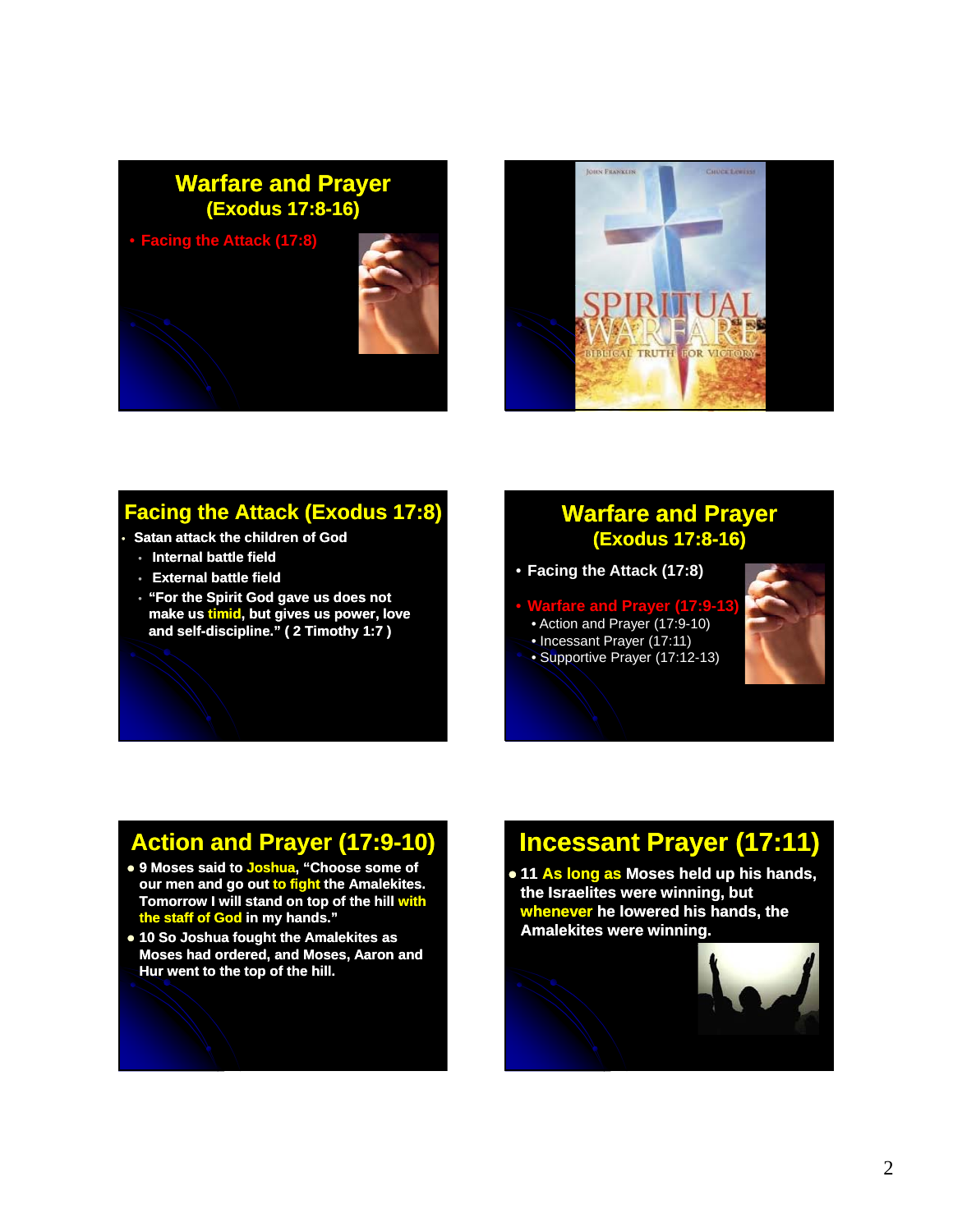## **Incessant Prayer (17:11)**

• **Pray continually (1 Th 5:17)**

• **12 Then he continued, "Do not be afraid, Daniel. Since the first day that you set your mind to gain understanding and to humble yourself before your God, your words were heard, and I have come in response to them. 13 But the prince of the Persian kingdom resisted me twenty-one days. Then Michael, one of the chief princes, came to help me, because I was detained there with the king of Persia. (Daniel 10:12 10:12-13)**

### **Supportive Prayer (Ex 17:12 17:12-13)**

- **12 When Moses' hands grew tired, they took a stone and put it under him and he sat on it. Aaron and Hur held his hands up—one on** one side, one on the other-so that his hands **remained steady till sunset.**
- z **13 So Joshua overcame the Amalekite Amalekite army with the sword.**





### **Warfare and Prayer (Exodus 17:8 17:8-16)**

- **Facing the Attack (17:8)**
- **Warfare and Prayer (17:9-13)**
- Action and Prayer (17:9-10)
- Incessant Prayer (17:11)
- Supportive Prayer (17:12-13)



### **Warfare and Prayer (Exodus 17:8 17:8-16)**

- **Facing the Attack (17:8)**
- **Warfare and Prayer (17:9-13)**
	- Action and Prayer (17:9-10)
- Incessant Prayer (17:11)
- Supportive Prayer (17:12-13)
- **The Lord is my Banner (17:14-16)**